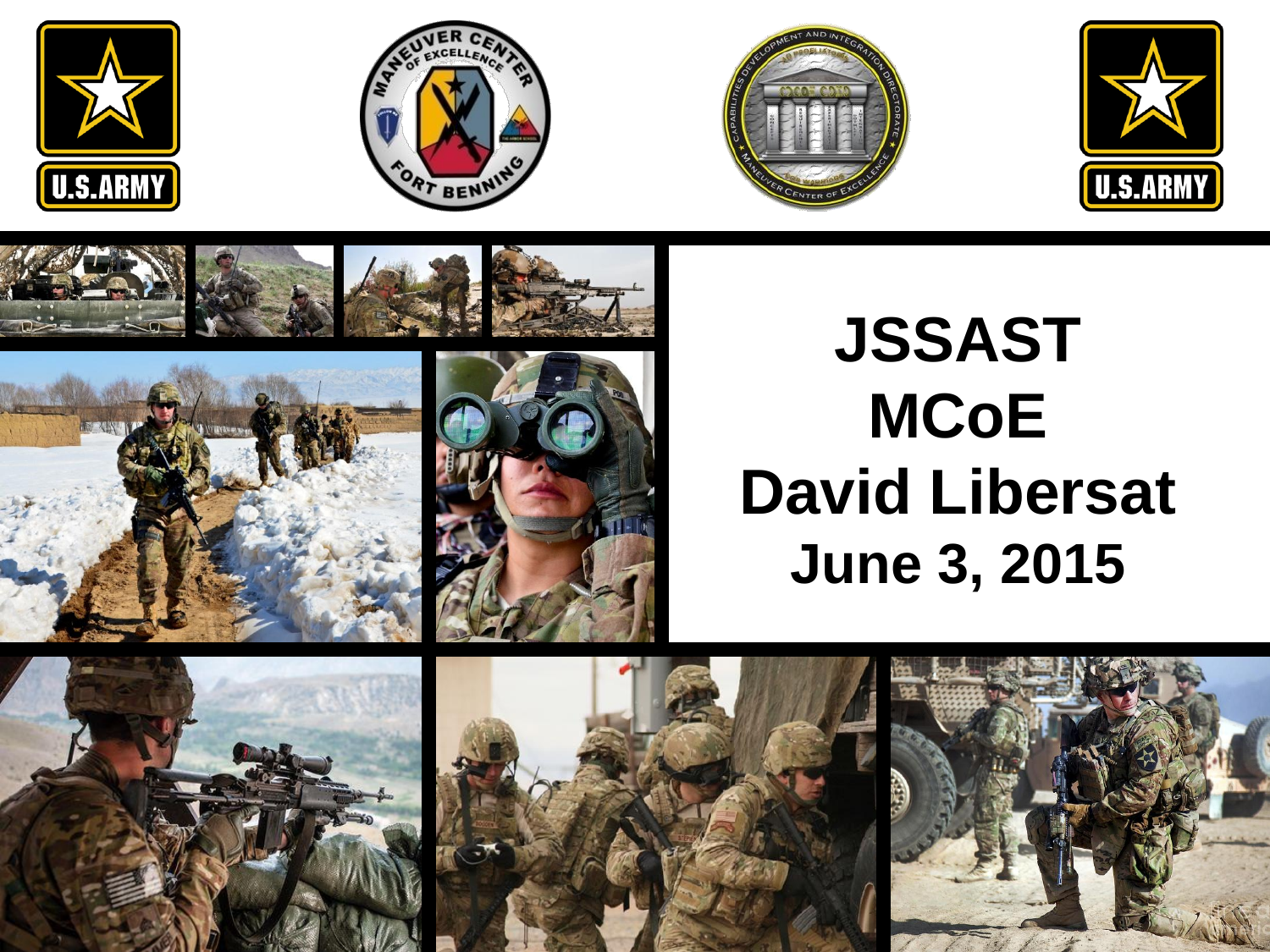

## **Soldier Division**



 *Capabilities Development & Integration Directorate*

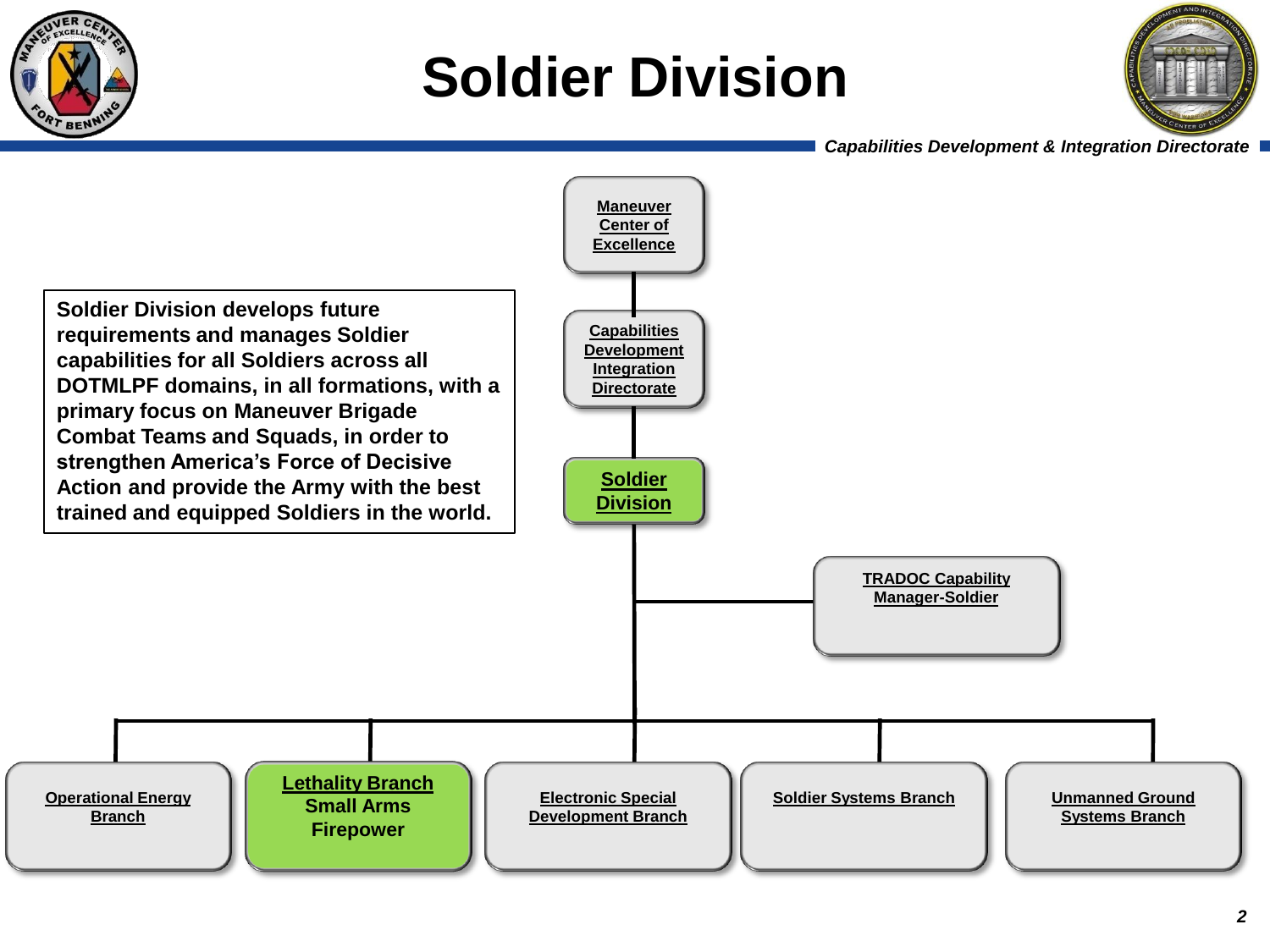

## *Lethality Branch*



#### *Capabilities Development & Integration Directorate*

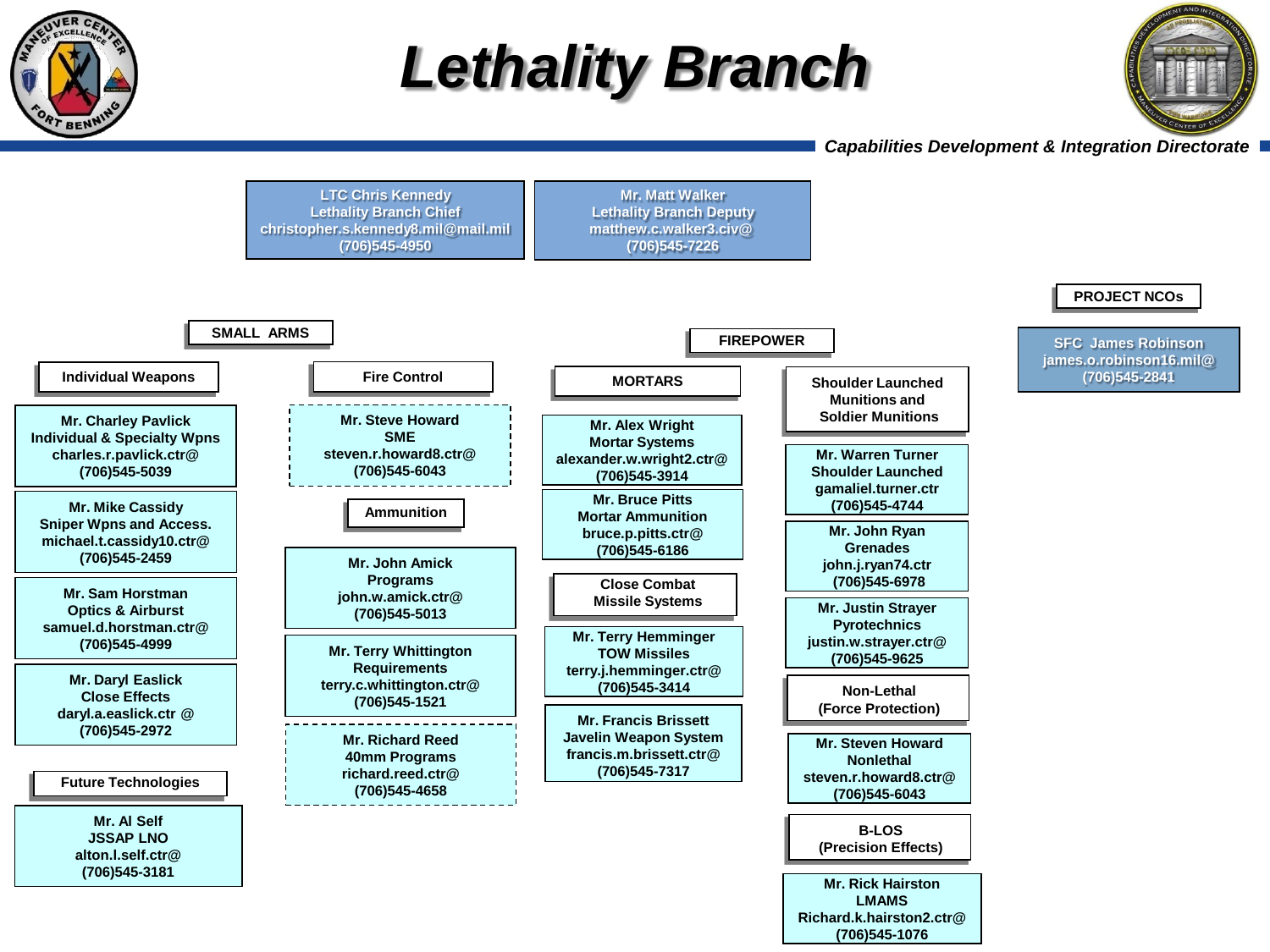

### **Soldier Division Focus Areas (Requirements)**



 *Capabilities Development & Integration Directorate*

**S/D Focus Areas: Advance Fire Control, Weapons, and Ammo for Squads to improve ability to ID targets, improve P(h)/reduce Soldier induced error, reduce engagement time, and increase leader situational awareness and ability to direct the effects of his squad and external/joint enablers. Improve individual weapons portability/mobility, reliability, and lethality while reducing recoil and firing signature.** 

Acquire and ID personnel (assess intent/activity and/or behavior) 1200m day/960m night in all conditions

Determine range to and location of, capture unique signature of, tag, track, and target handoff of stationary or moving targets 600 Tm, 1200 Sq, 2400 Pl

Improve engagement time and P(h) for individual weapons 0 to 600m in all environments while reducing Solider induced error (no degrade 0-50)

Improve terminal effects against protected threats at small arms ranges up to 1200m

Suppress wpns firing signature to limit enemy combatant's ability to visually, acoustically, and thermally classify at 30m

Suppress wpn acoustic signature to limit enemy combatant's ability to localize at 125m

Suppress pointing/ illuminating signatures from 50- 1200m during day/night conditions Reduce weapon recoil to allow constant sight picture during engagement

Increase weapon and enabler durability and power efficiency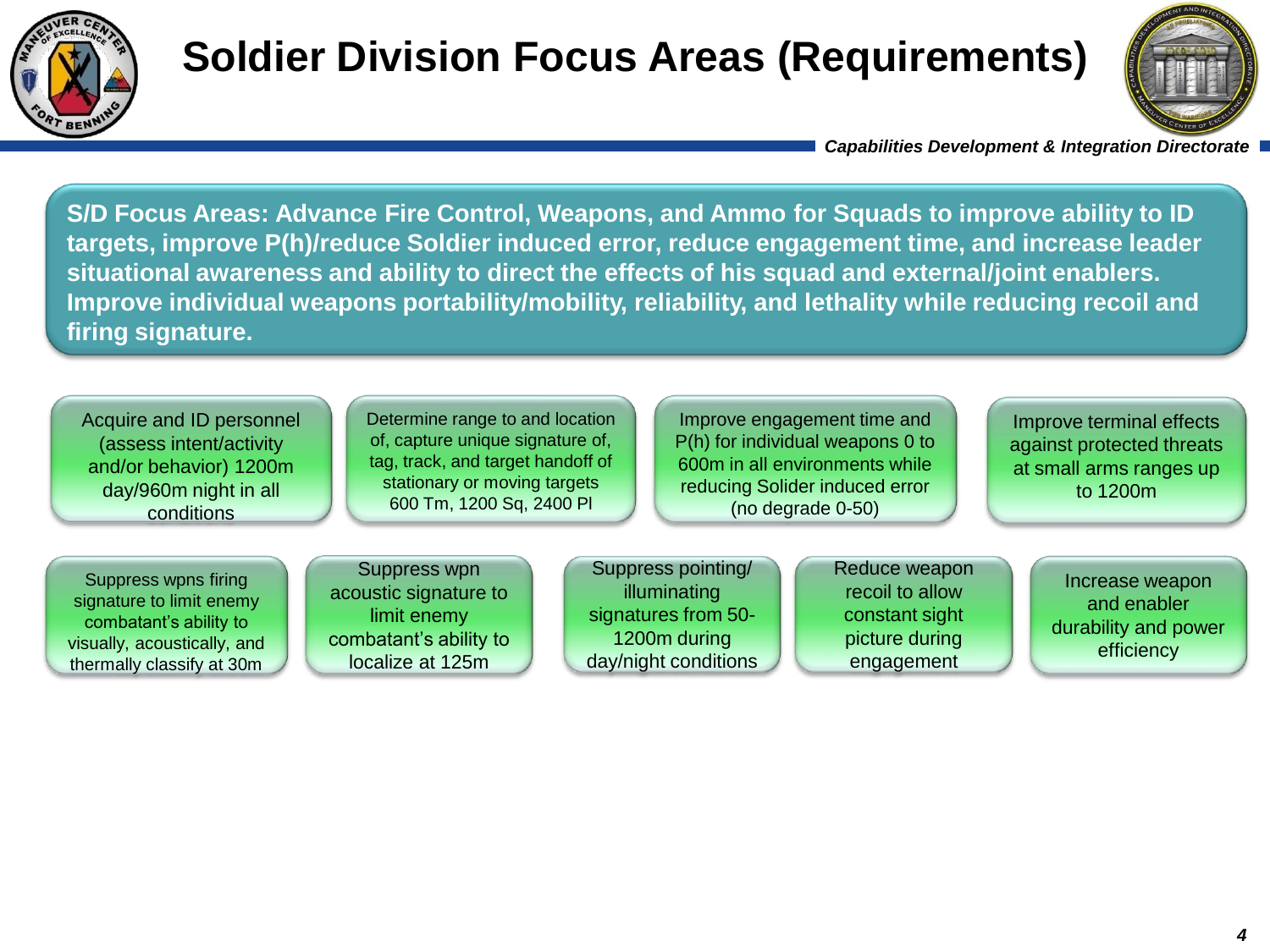

## **Summary of Small Arms Section Desired Capabilities**



 *Capabilities Development & Integration Directorate*

#### **Individual/Speciality Weapons**

• Carbine Product Improvement, multi-phase: Increased ROF; Improved full-auto standard trigger; Improved FWD Rails; Improved maintainability (lubricious & protective coatings), predictive failure/preventive maintenance (round counter); signature reduction, B-U sights; recoil mitigation; match-grade trigger; operating system study

#### **Sniper Weapons/Accessories**

- Precision Sniper Rifle (PSR) CPD: At HQDA
- "Compact" Upgrade to M110 Semi-Automatic Sniper System (CSASS): Formal RFP closed Source Selection in Process

#### **Pistols/Suppresions/Shotguns**

- Modular Handgun System (MHS)
- Signature Suppression capabilities for both visual and aural signatures
- Tactical Compact Shotgun (TCS) Standardize M500 (CPD in progress)

#### **Crew Served Weapons**

- Mounted optics for Combat Service and Combat Service Support units
- Recoil-reducing mounts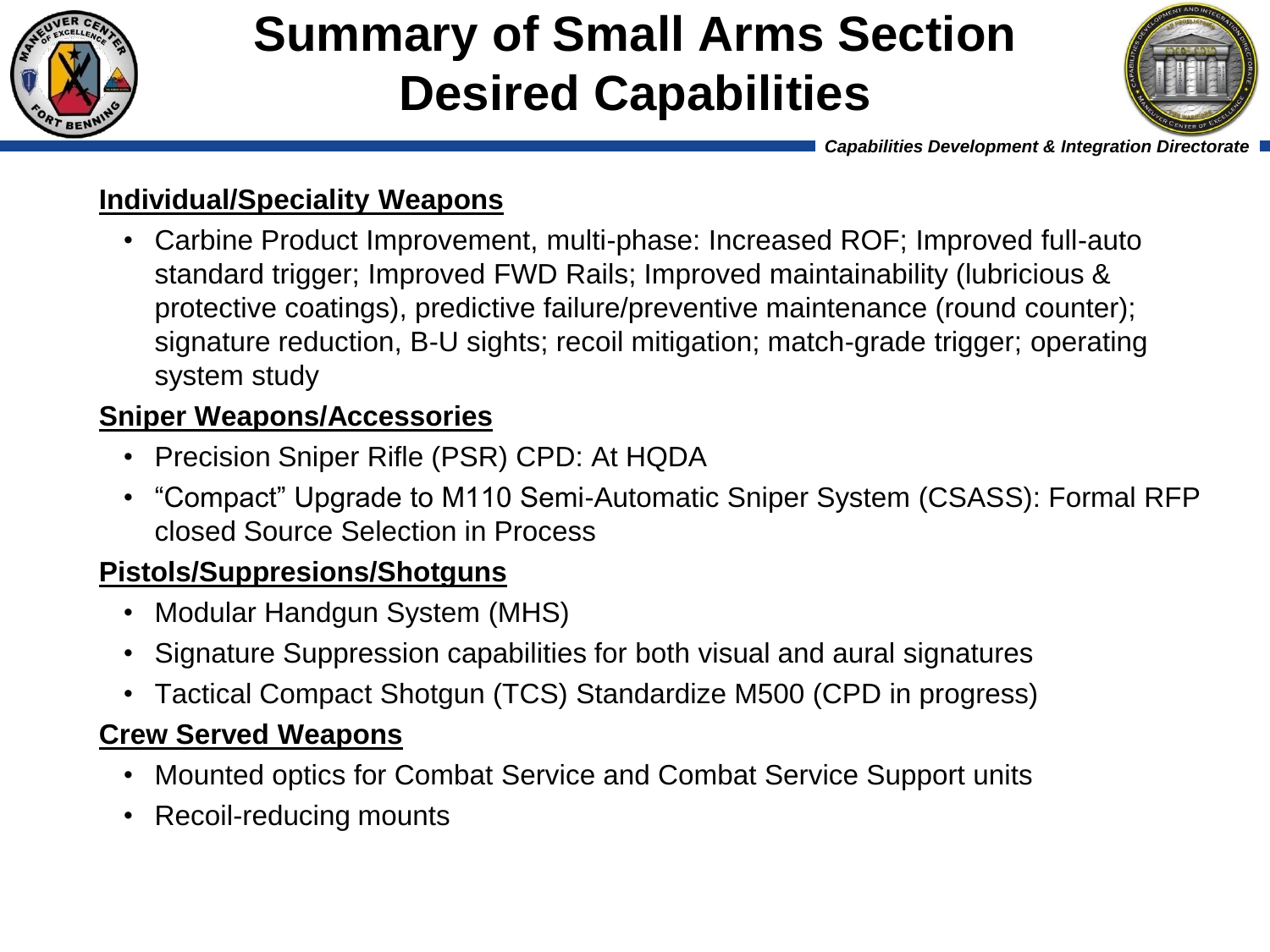

## **Summary of Small Arms Section Desired Capabilities (continued)**



 *Capabilities Development & Integration Directorate*

#### **Optics**

- Mounted Machinegun Optic (MMO)
- Small Arms Fire Control (Squad, Precision, Crew Served)

### **Small Caliber Ammunition Reduced weight**

- Reduced signature
- Reduced fouling and contaminants
- Improved terminal performance
- Improved intermediate barrier performance

#### **40mm Ammunition Increased Lethality, Range , Improved Accuracy and Counter Defilade capability**

- Door Breaching capability
- Enhanced Short-Range Anti-Personnel Lethality
- Extended Range capability
- Extended Duration for Flare and Smoke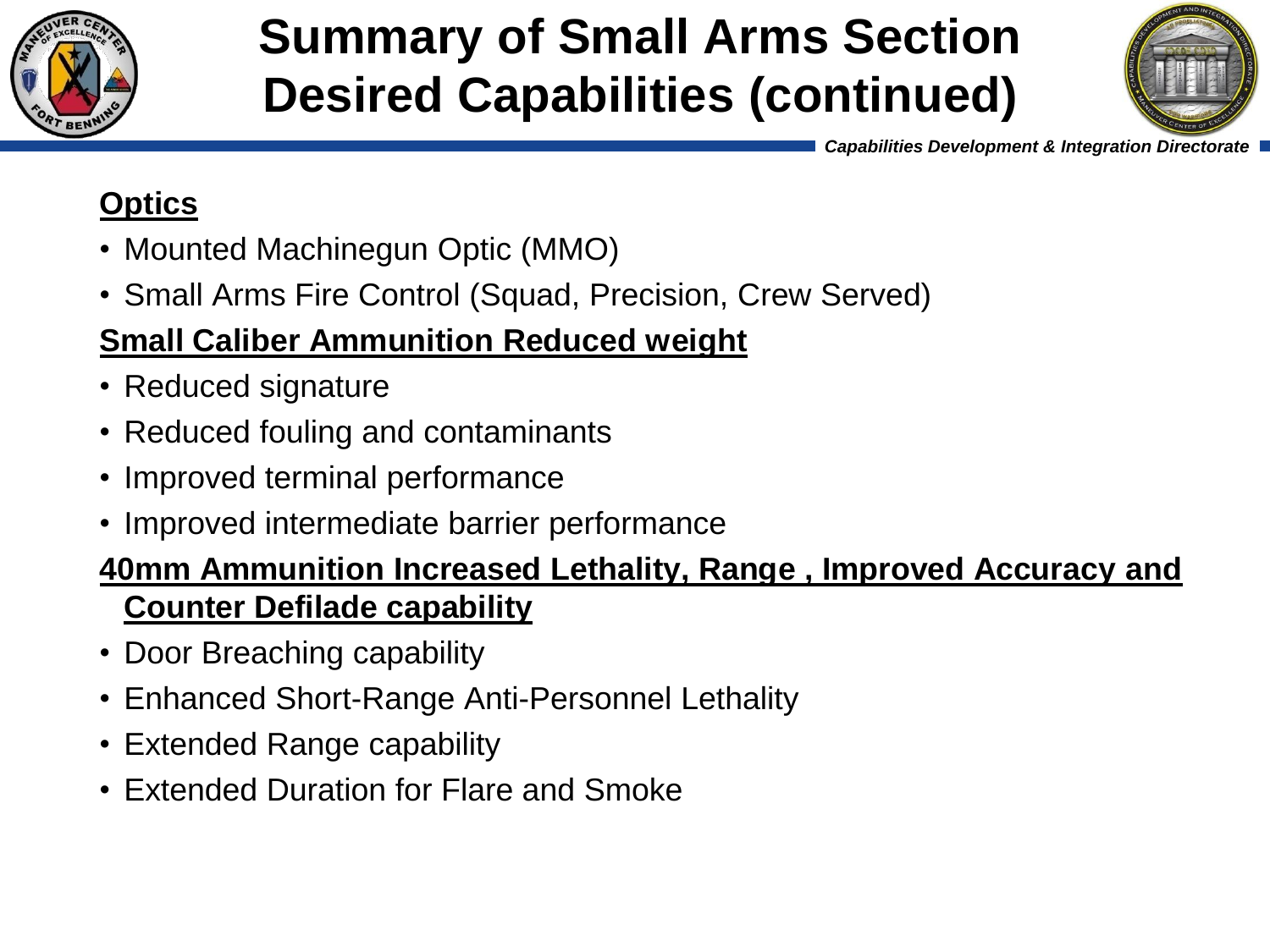

### **Summary of Small Arms Section Desired Capabilities (continued)**



 *Capabilities Development & Integration Directorate*

#### **Next Gen Squad Automatic Rifle**

- Lightweight Weapons
- Lightweight Ammo
- Improved Probability of Hit
- Improved Probability of Incapacitation
- Addresses SA CBA/Squad Gaps (precise fire, volume fire, improved operation and maintenance, avoid detection, improve Soldier mobility)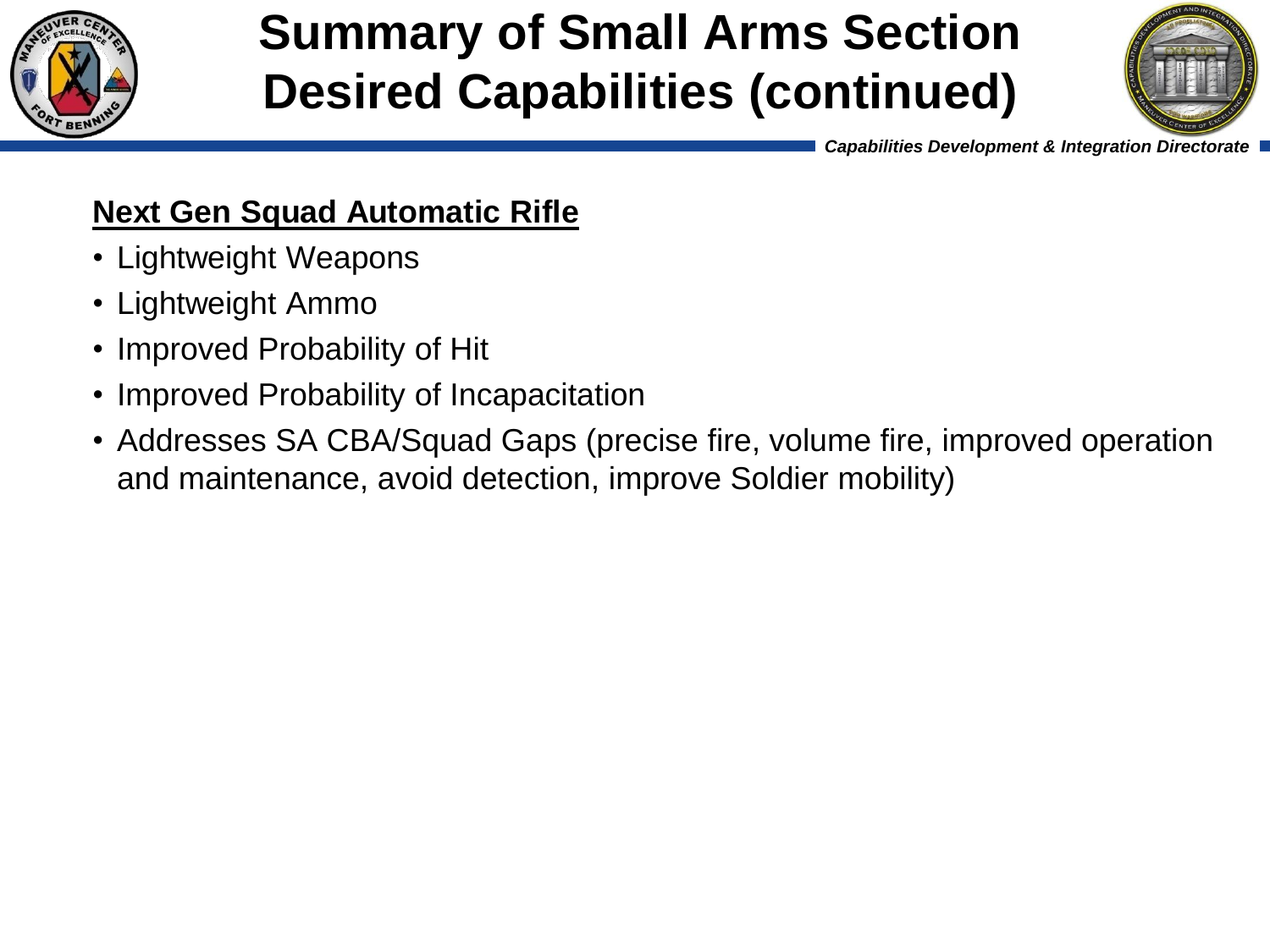

### **Summary of Firepower Section Desired Capabilities**



 *Capabilities Development & Integration Directorate*

#### **Mortars Precision Mortar Capabilities**

- Lightweight and Automated systems
- Extended range (All calibers)
- Precision
- Enhanced lethality across all calibers
- Early entry platforms (LEMS)

#### **Nonlethal Munitions**

- Mounted platform capabilities
- Munitions with marking capabilities
- Extended range beyond current capabilities (Standoff )

#### **Shoulder Launched and Soldier Munitions**

- Multi-target confined space capability
- Lightweight Systems
- Family of Systems
- Increased Ph and Pi at extended Ranges
- Multi-Colored Signal Hand Grenade
- Improved Tactical Hand Grenade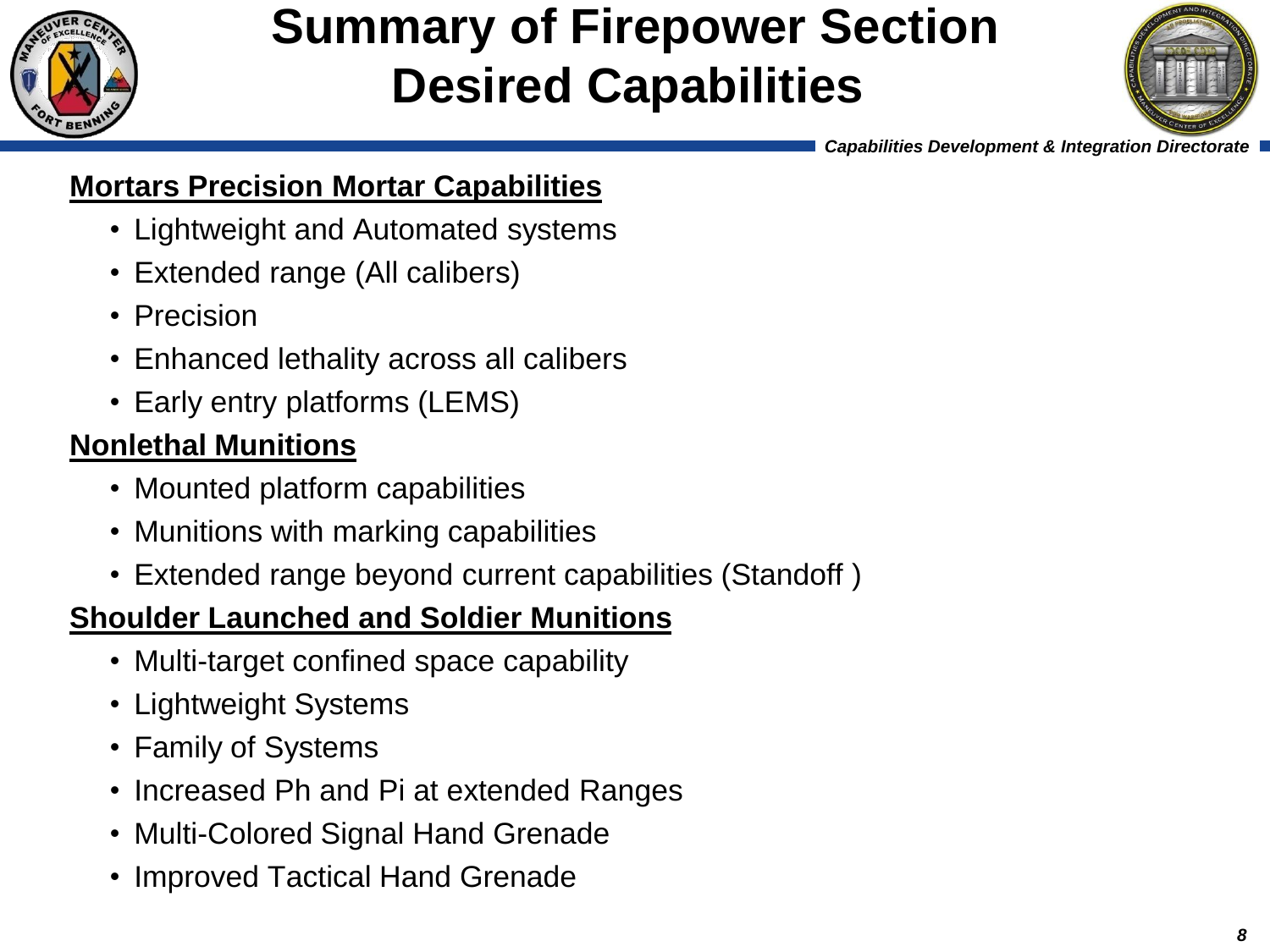

### **Summary of Firepower Section Desired Capabilities**



 *Capabilities Development & Integration Directorate*

#### **Close Combat Missile Systems (TOW/ITAS and Javelin)–Multi-target**

- Enhanced Portability for Dismounts
- Dominant Lethality Overmatch
- Networked Interoperability
- Beyond Line of Sight
- Next Generation Missile compatibility

#### **Lethal Miniature Aerial Munition System (LMAMS)**

- Organic lightweight, man-portable, day/night guided munition system that is capable of Line of Sight and Non-Line of Sight engagements through the use of live video feed from the munition to the fire control system.
- Target Wave-Off: Man-in-the-loop capability allows the operator to abort and/or redirect the munition if target parameters change
- Single Operator: Three distinct mission phases are mission preparation, fly out, and terminal engagement
- Soldier-operated munition will provide the capability to engage targets out to 10 kilometers and loiter for up to 15 minutes